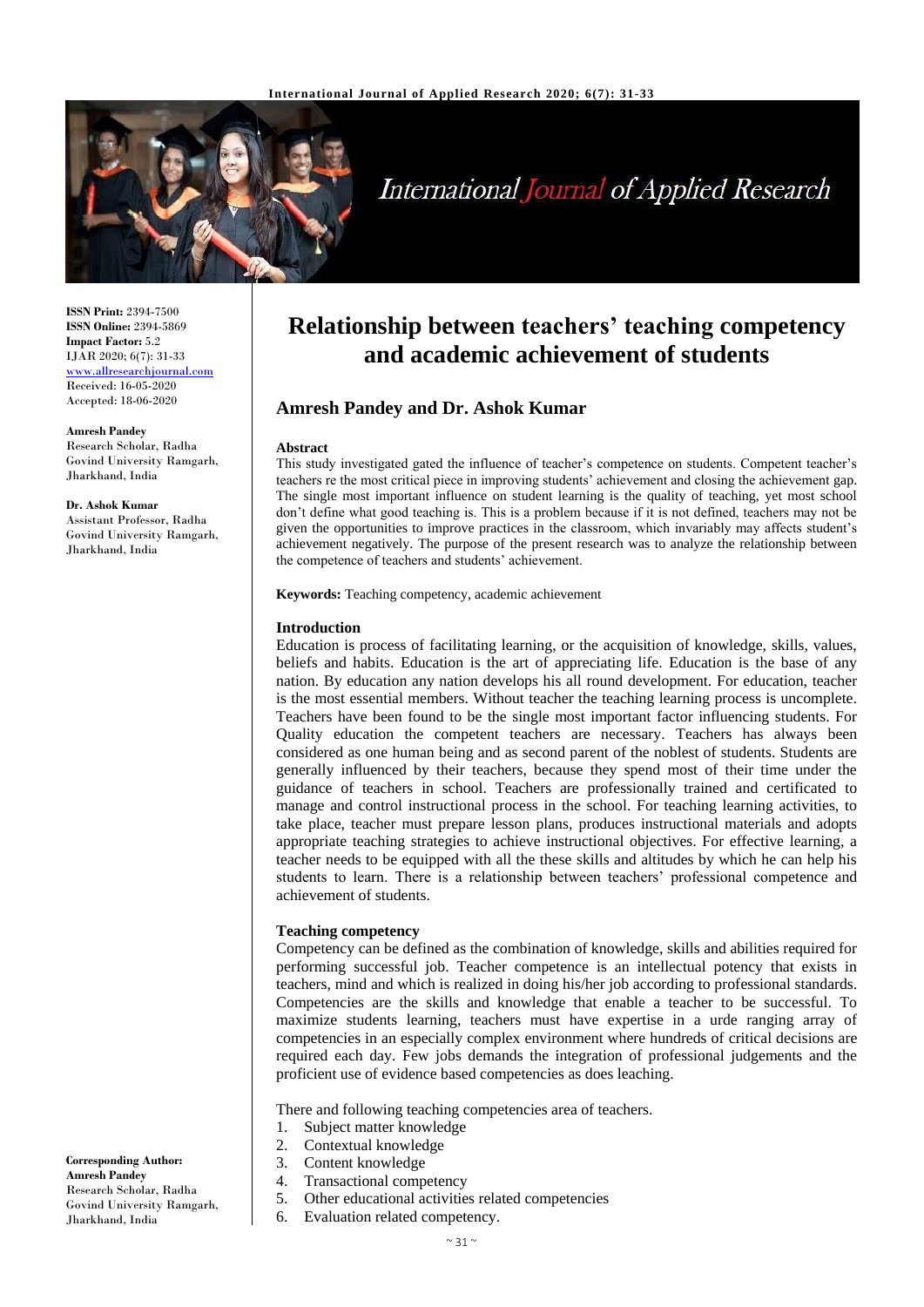- 7. Management related competency
- 8. Develop teaching learning material related competencies his.
- 9. Working with parents related competencies
- 10. Working with community related competencies.

## **Actually competencies are the skill and knowledge that enable a teacher to be successful**

**Academic achievement:** "Academic performance or academic achievement" is the extent to which a student teacher or institution has attained their short or long term educational goals. Academic achievement is commonly measured through examinations or continuous assessments. In a general sense. Academic achievement is the current level of a student's learning is academic achievement refers to the percentage of students at a school whose learning currently meets or exceeds their grade level standards. Actually academic achievement represents performance out comes that indicates the extent to which a person has accomplished specific goals that were the focus of activities in school, college and University factors affecting academic achievement of students.

There are several factors which affect the academic achievement of students. Such as attendance in the class of students. Family income mother's and father's education, teacher's education ratio, sex of the students, distance of the school etc. Some are described here.

**Attitude of the students:** In secondary schools, the students are between 12 to 18 years of age. They possess the abilities to differentiate between what is appropriate and what is in appropriate. Goal oriented students usually possess positive feeling regarding their school experiences, they posses the traits of discipline, diligence and resourcefulness are avid readers and tend to develop less time towards recreation and leisure activities. It is vital for the students to possess positive thinking in terms of their schools teachers and academic subjects with positive attitude they will be able to dedicate themselves wholeheartedly towards learning and generate the desired academic outcomes.

**Role of Parents:** Home is referred to as the place from where the foundation of learning and education takes place. In order to produce good academic out comes. It is vital for the parents, children and other family members to encourage a learning atmosphere within homes for instance when students experience problems in certain subjects then parents are responsible for providing help. They help may be in the form of private tuitions or they themselves may teach their children. They make provision of technology another learning materials at home to enhance the academic performance of their children.

**Home Environment:** The home environment should be amiable and pleasant in order to generate appropriate academic outcomes. Within home, among the family members, it is vital to initiate measures to form effective terms and relationships. They should communicate with each other in an appropriate manner an minimize. The occurrence of conducts and despots. Research has indicates that conflicts may take place among siblings in terms of use of technology or books or stationary. Hence, it is vital for the parents to ensure that all children are provided with the necessary materials to enhance their earning. The

availability of materials and amiable environmental conditions with the home are essential for the students to focus upon studies and generate the desired academic outcomes.

**Teaching learning methods:** The teaching learning methods and strategies should be appropriate and encouraging to the students. The teachers in school are the ones that contribute an imperative part in promoting learning among the students. It is essential for them to ensure that the teaching methods used should prove to be beneficial to the students.

**Education of parents:** The educational qualifications of the parents are regarded as one the important aspects that are used to enhance the academic learning of their children. When parents are well educated, they are professional such as doctor, lawyers, teachers etc then they make provision of good education to their children, send them to reputed schools and also provide them with all the needed materials and resources that are used to promote learning.

**Poverty:** The problem of poverty is regarded as one of the major barriers within the course of academic achievements. The individuals residing in the conditions of poverty and backwardness experience the major problem in terms of finances. When their per capita income is low, then they experience problem in not only meeting the educational and school requirements, but also in meeting their leaving requirements, such as diet and nutrition, health, medical and so forth. Therefore, the problem of poverty is considered as one of the critical factors that hinder the academic performance of the students.

Social circle: Children get enrolled in schools not only to learn academic concepts, but they also learn, how to interact and socialize with other. Students usually form friendly terms and relationships with the fellow students. Forming a social circle and friendships have a positive effect upon the academic outcomes of the students. As when one has to work on a project or prepare for a test, then group study is in most cases beneficial. It also causes social satisfaction and Happiness in one's student life, forming a social circle proves to be beneficial to the individuals in number of ways, such as solving academic problems, getting involved in leisure activities sharing one's joys and sorrow and so forth.

**Skills and abilities of the teachers:** Teachers have an imperative role in influencing the academic performance of the students. They are bestowed with the authority to direct all the classroom activities and administer learning. It is vital for the teachers to possess the traits of professionalism and conscientiousness. They need to possess an approachable nature, listen and provide solutions to the problems experienced by the students. They should possess adequate knowledge and information regarding the subjects that they are teaching usage of technology. Modern and innovative methods in the teaching and learning process, managing discipline and directing all of the classroom as well as school activities and functions in a well. Organized manner.The teachers in some case are strict, but strictness should be maintained within limits. The main objective of the teachers should only be to ehhance the academic